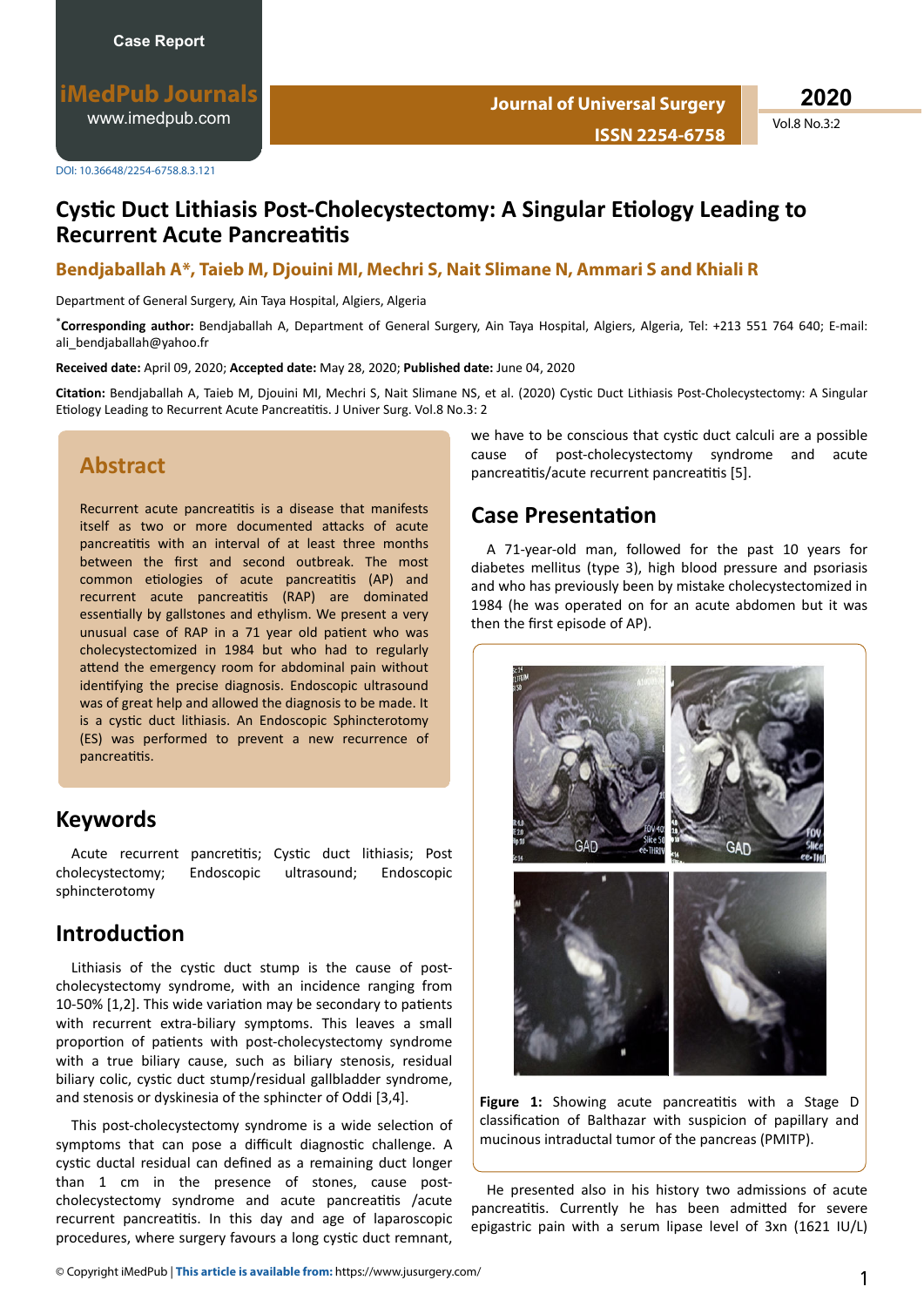# **Journal of Universal Surgery**

**ISSN 2254-6758** Vol.8 No.3:2

associated with nausea and vomiting. Blood investigations were within normal limits except blood sugar which was slightly elevated. Abdominal ultrasound found minimal ascites **(Figure 1)**.The abdominal CT scan has revealed acute pancreatitis with a Stage D classification of Balthazar. The cholangio MRI is in favor of a main and secondary pancreatic ductal ectasia, notably caudal, suspicion of a PMITP (papillary and mucinous intraductal tumor of the pancreas). In front of this situation where the etiological diagnosis of this RAP was not found an endoscopic ultrasound was performed and revealed a very low cystic duct located with the presence of two lithiasis inside, one of which measured 13 mm with signs of the early stages of calcifying chronic pancreatitis (Figure 2).



Figure 2: Showing a two lithiasis inside cystic duct associated with early signs of calcifying chronic pancreatitis

A wide endoscopic sphincterotomy was performed and allowed a good biliary evacuation with bile mud issue (Figure **3)**.



**Figure 3:** A wide endoscopic sphincterotomy.

## **Discussion**

Post-Cholecystectomy Syndrome (PCS) is composed of various conditions that present as a recurrence of the

symptoms seen before cholecystectomy. The occurrence of the disease can take anywhere from 2 days to 25 years. This condition is more common in female [6]. These disorders can be divided into two categories: extra-biliary and biliary. The majority of causes are assigned to extra-biliary causes such as peptic ulcer, reflux esophagitis, chronic pancreatitis, hepatitis, diverticulitis, mesenteric ischemia, and irritable bowel syndrome. However, biliary causes are represented by narrowing of the bile ducts, bile leakage, retained or recurrent gallstones, cystic duct residues, Oddi's sphincter dyskinesia and surgical bed neuritis [7]. The biliary causes of PCS can be divided into early and late complications on the basis of occurrence of symptoms within 2 years. Early symptoms are usually due to a complication of surgery, such as a cystic duct stump or CBD calculus, a lesion or fistula of the bile duct. Late PCS includes biliary tree stenosis, residual bile duct lithiasis, cystic stump calculus and inflammation. Other late causes include papillary stenosis biliary dyskinesia and acute recurrent pancreatitis. Extra-biliary causes of PCS should be handled with great caution, as the majority of them can be treated with drug therapy. They should be excluded prior to surgery if gallbladder disease is suspected. These conditions are often unclear but may be suspected if no gallstones or abnormalities are identified during the cholecystectomy [8].

After partial removal of the gallbladder by laparotomy or laparoscopy, the remaining stump, which includes the Hartmann's pouch, must be cleared of residual gallstones at the time of surgery Nevertheless, some of these stumps may still contain stones, or may form new stones in the postoperative period [9,10]. These patients may develop "postcholecystectomy pain" at varying intervals during primary surgery due to residual or recurrent stones. The gallbladder stump and residual cystic duct stump should be kept in mind when assessing these patients, especially if there is a history of partial cholecystectomy; such patients may present with acute pancreatitis or typical biliary acute recurrent pancreatitis postcholecystectomy requiring appropriate care [11]. The cystic duct stump, is defined as a stump of the cystic duct or gallbladder longer than 1 cm, containing residual lithiasis may cause post-cholecystectomy syndrome and complications including Acute Biliary Pancreatitis (ABP) or Acute Recurrent Pancreatitis (ARP') [12]. The incidence of ABP is estimated to be between 10% and 40% [11,13]. In patients with biliary pancreatitis after cholecystectomy, the differential diagnosis includes residual CBD lithiasis, cystic duct stump calculi, residual vesicular calculi (gallbladder) and dysfunction of the sphincter of Oddi. Endoscopic Ultrasound has been shown to be very effective in diagnosing gallbladder sludge, frequent gallstones and pancreatic pathology. ERCP and Oddi's sphincter manometry should usually be reserved for patients who have previously undergone cholecystectomy and have multiple unexplained episodes and whose endoscopic examination is inconclusive [14-16]. The detection of the stumps of the cystic duct is essentially done using imaging. Imaging techniques used include ultrasound, endoscopic ultrasound, endoscopic retrograde cholangio-pancreatography (ERCP), and computed tomography (CT scan). Ultrasound examination is the first and most widely used. An accuracy of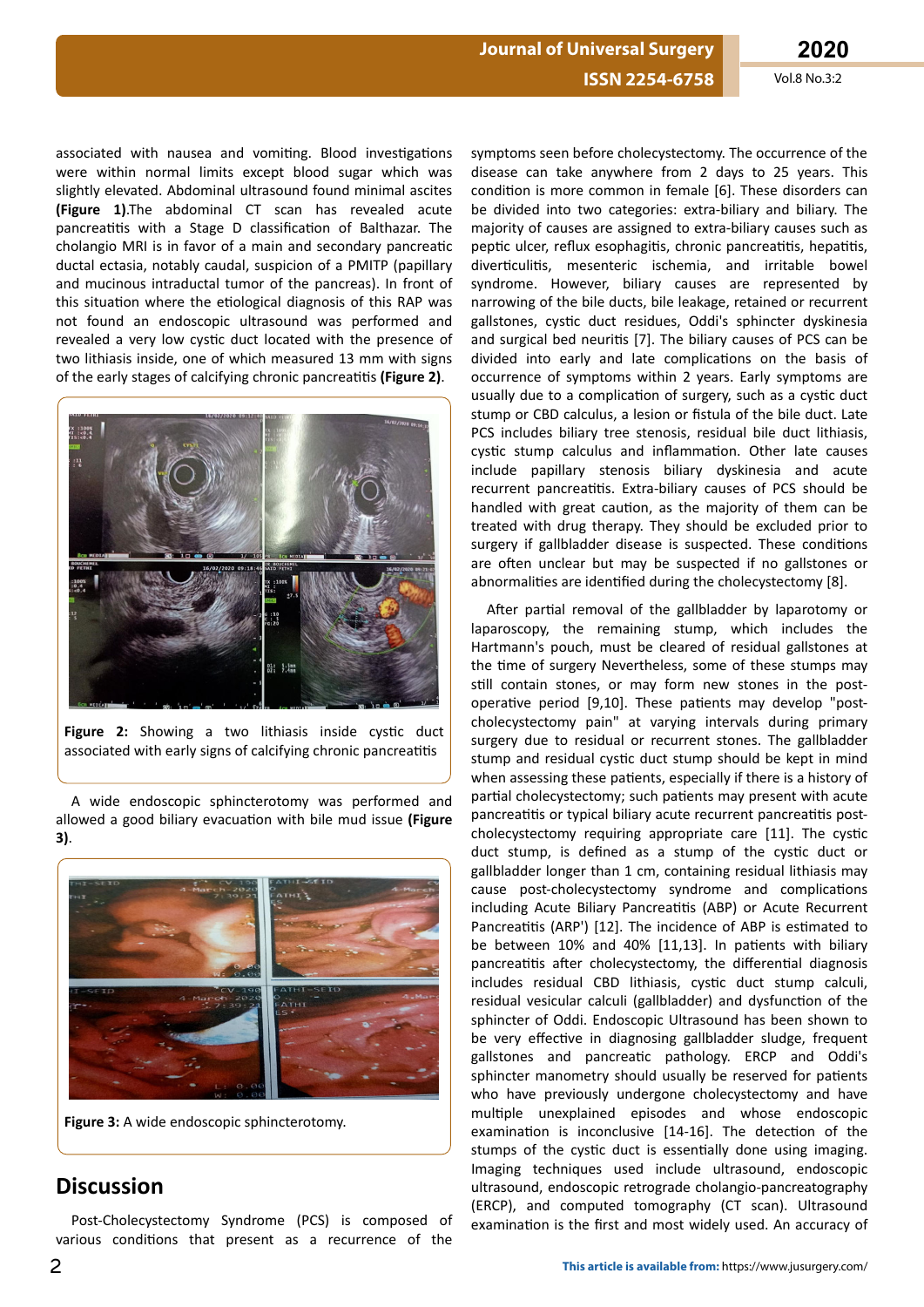**Journal of Universal Surgery**

60% was found in one of the studies for recognition of cystic duct stumps [17]. However; the modality depends on the user (dependent operator). Endoscopic ultrasound has been proposed to reduce the number of ERCP examinations in patients with PCS by about 50%, although this technique requires specific skills, which is a major disadvantage [18]. Preoperative ERCP is performed to look for CBD stones as a cause of PRS. It is also used in cases where the table top cholangiogram has shown an enclave gallstone, and especially when other treatment options are being considered [19]. The CT scan is very effective in identifying lithiasis in the cystic duct stump; however it does not provide more data. MCRP is the technique of choice for identifying the cystic duct stump. It manifests itself as an oblong fluid collection located in the gallbladder bed. For an untrained ocular view, it can be easily assimilated to a normal gallbladder. However, this oblong fluid collection has no continuity with the CBD, which is well illustrated by MCRP. A biloma can also be identified as an abnormality in this type of imaging [8]. In the case of our patient the diagnostic problem was very difficult to solve despite the use of imaging techniques such as CT scan and cholangio-MRI which had objectified the suspicion of papillary and mucinous intraductal tumor of the pancreas (PMITP). The contribution of endoscopic ultrasonography was of great help in detecting and confirming the presence of a very low cystic duct stump associated with two lithiasis, one of which measures 13 mm, which explains the origin of the recurrence of acute pancreatitis as well as the first signs of chronic pancreatitis (Figure 2).

In the case of recurrent acute pancreatitis after previous cholecystectomy, the treatment option could be endoscopic sphincterotomy or resection of either the vesicular stump or the cystic duct stump. It should be noted that a significant number of publications recommend resection of the cystic duct stump or gallbladder in patients with postcholecystectomy syndromes [20]. Total cholecystectomy or "re-cholecystectomy" is becoming increasingly important as definitive treatment of the residual gallbladder stump and can be performed laparoscopically whenever possible [21,22]. Treatment of the cystic duct stump was usually performed by laparotomy, laparoscopy being considered risky due to the presence of a scar at the surgical site. Because of the mastery of laparoscopic surgery, minimally invasive surgery is now considered the treatment of choice [17]. The percentages of re-exploration in laparoscopic cholecystectomy and open cholecystectomy (laparotomy) are identical in the latest study by Sanjay Kumar Saroj et al. [23]. Other reported treatments include ERCP with ES, laser lithotripsy, ESWL (Extracorporeal shock wave lithotripsy) with or without endoscopic stone removal. These treatments are mainly reserved for nonoperable patients and are also limited by the mastery of these techniques (dependent operator) [24]. However, re-surgery can be technically difficult. Endoscopic sphincterotomy was performed in our patient who had visible stones in the residual cystic stump on the endoscopic ultrasonography because this patient had already undergone cholecystectomy by laparotomy and we thought it would be difficult to surgically approach the stump and this indication was dictated by the

## **Conclusion**

In patients who have undergone partial or total cholecystectomy for biliary acute pancreatitis, the recurrence of pancreatitis may be related to stones in the stump of the cystic duct. A pathological stump of the cystic duct can be a diagnostic challenge, particularly in the context of chronic pain. The abdominal Ultrasonography may not be as sensitive or specific for a pathologic cystic duct stump; therefore, an alternative imaging modality with MRCP or endoscopic ultrasound may be justifiable to prevent a possible delay in diagnosis.

## **References**

- 1. Lasson A (1987) The postcholecystectomy syndrome: diagnostic and therapeutic strategy. Scand J Gastroenterol 22: 897–902.
- 2. Christiansen J, Schmidt A (1971) The Postcholecystectomy syndrome. Acta Chir Scand 137: 789–793.
- $3.$  Rogy MA, Fugger R, Schulz F (1991) Reoperation after cholecystectomy. The role of the cystic duct steump. HPB Surg 4: 129–134.
- 4. Glenn F, Cameron JL (1981) Complications following operations upon the biliary tract and their management. In: Hardy JD, ed. Complications in surgery and their management. Philadelphia: WB Saunders, USA. 1981: 512–518.
- 5. Wani NA, Khan NA, Shah AI, Khan AQ (2010) Postcholecystectomy Mirizzi's syndrome: magnetic resonance cholangiopancreatography demonstration. Saudi J Gastroenterol 16: 295.
- 6. Jaunoo SS, Mohandas S, Almond LM (2010) Postcholecystectomy syndrome (PCS). Int J Surg 8: 15–17.
- 7. Márquez JR, Medina JO, Martínez YM, Matito MD, Arribas MJ (2014) Cystic duct remnant syndrome: Myth or reality?. Cir Esp 92: 496-497.
- 8. Girometti R, Brondani G, Cereser L, Como G, Del Pin M, et al. (2010) Post-cholecystectomy syndrome: spectrum of biliary findings at magnetic resonance cholangiopancreatography. Brit J Radiol 83: 351–361.
- 9. Philips JA, Lawes DA, Cook AJ, Arulampalam TH, Zaborsky A, et al. (2008) The use of laparoscopic subtotal cholecystectomy for complicated cholelithiasis. Surg Endosc 22: 1697–1700.
- 10. Mergener K, Clavien PA, Branch MS, Baillie J (1999) A stone in a grossly dilated cystic duct stump: a rare cause of post cholecystectomy pain. Am J Gastroenterol 94: 229–231.
- 11. Hassan H, Vilmann P (2004) Insufficient cholecystectomy diagnosed by endoscopic ultrasonography. Endoscopy 36: 236– 238.
- 12. Shaw C, O'Hanlon DM, Fenlon HM, McEntee GP (2004) Cystic duct remnant and the 'post cholecystectomy syndrome'. Hepatogastroenterology 51: 36–38.
- 13. Venu RP, Geenen JE (1995) Post cholecystectomy syndrome. In: Yamada T, editors. Textbook of gastroenterology.2nd ed. Philadelphia: Lippincott 2265-2277.